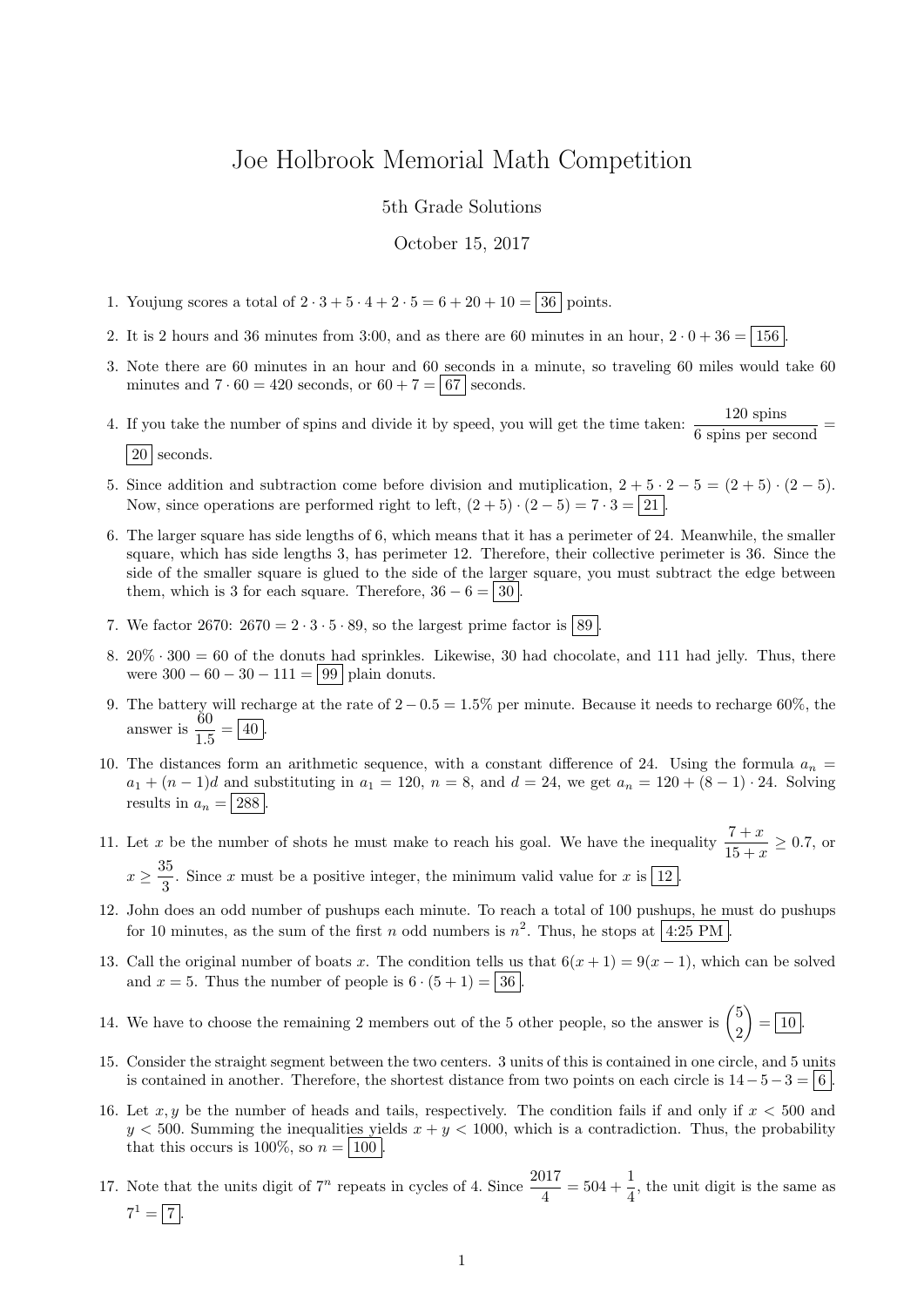- 18. If I get an A+ (60%), then I have a 60% chance of getting a homework pass, which means that I have  $\sqrt{3}$ 5  $\bigg\}^2 = \frac{9}{21}$  $\frac{0}{25}$  probability of getting a pass from here. If I don't get an A+ (40%), then I have a 20% chance, which means I have  $\frac{2}{5} \cdot 15 = \frac{2}{25}$  $\frac{2}{25}$  chance of getting a homework pass from here. Adding them up yields a 11  $\frac{11}{25}$  probability of getting the pass.
- 19. The given inequality can be factored as  $(n-1)(n-2) \le 0$ . For this to hold, n must satisfy  $1 \le n \le 2$ . There are only two integers in this range, namely  $\boxed{1, 2}$
- 20. There are  $\frac{7!}{2!}$  possible ways of rearranging Tiffany as there are 7 letters and the f is repeated twice. There are 6! combinations of rearranging Tifany as there are 6 letters and no repeated letters.  $\frac{7!}{2!} = 2520$  and  $6! = 720.2520 - 720 = 1800$
- 21. The numerator is  $\frac{y-x}{4}$  and the denominator is  $\frac{2(y-x)}{3}$ , so the quotient is  $\left|\frac{8}{3}\right|$ .
- 22. Between any two circle, there can at most exist 2 intersections. Therefore, we have  $2 \cdot \binom{17}{2}$ 2 . Between any two line, there can at most exist 1 intersection. Therefore, we have another  $\begin{pmatrix} 17 \\ 2 \end{pmatrix}$ 2 ) intersections. Between a line and a circle, there can exist 1 intersection, for an additional we have  $2 \cdot 17^2$  intersections. This yields a total of 986 intersections.
- 23. The condition is  $2a^2 + b = b^2 + ab + b$ , which simplifies to  $(a b)(2a + b) = 0$ . Since a and b are different,  $2a + b = 0$ .  $f(2)$  is  $4 + 2a + b$ , so the desired value is  $\boxed{4}$
- 24. Triangles  $\triangle ABD$  and  $\triangle BDC$  are equilateral since  $\frac{120^{\circ}}{2} = 60^{\circ}$  so the total area is  $2 \cdot \frac{6^2 \sqrt{3}}{4}$ 3  $\frac{\sqrt{3}}{4} = \boxed{18\sqrt{3}}$
- 25. Looking at the hundredth place, the two digits have to be 9 and 1. Now, if the tenth place of the subtrahend is 1, the smallest it can be is 110, and the minuend would have to be more than  $894+110=1004$ . Thus the tenth place of the subtrahend is  $\vert 0 \vert$ , and so is the product of the digits.
- 26. Imagine a square enclosing the octagon Side length of square would be  $2 + \sqrt{2}$ . To find the area, you can subtract 4 right isosceles triangle from the square:  $(2 + \sqrt{2})^2 - 1 \cdot 1/2 \cdot 4 = 4 + 2 \cdot \sqrt{2} + 2 - 2 = 4 + 2 \cdot \sqrt{2}$ .
- 27. By properties of 30 60 90 degree triangles, the height of the tree must be 6√3 feet tall. As the triangle formed by the position of the bug, David, and the base of the tree forms another  $30 - 60 - 90$  degree triangle, the height of the bug above the ground is  $\frac{6}{4}$  $\frac{3}{3} = \boxed{2\sqrt{3}}$  feet.
- 28. Listing out possibilities, we see that the 7 cases HHHTT, HHHHT, HHHTH, HHHHH, THHHT, THHHH, TTHHH, are the only possibilities, so the answer is  $\begin{array}{|c|c|c|} \hline 7 & 32 \\ \hline \end{array}$ .
- 29. Chord BP is a diameter of  $\Omega$  as point O lies on BP. As the radius of  $\Omega$  is 2, the length of BP is 4, and the angle  $\angle BCP = 90^{\circ}$ , applying the Pythagorean Theorem on  $\triangle BCP$  yields  $BC^{2} + PC^{2} = BP^{2}$ . Plugging in the given values yields  $BC^2 = 4^2 - 3^2 = 7 \rightarrow BC = \sqrt{\sqrt{}}$  $7$  .
- 30. As  $AB = 8$  and  $BC = AD = 6$ , by the Pythagorean Theorem, it follows that  $BD = 10$ . As M is the midpoint of BD, DM must be 5. As AN is the height to the base BD in triangle  $\triangle ABD$ , 1  $\frac{1}{2} \cdot AN \cdot BD = \frac{1}{2}$  $rac{1}{2} \cdot AB \cdot AD \rightarrow AN = \frac{24}{5}$  $\frac{24}{5}$ . By the Pythagorean Theorem in triangle  $\triangle AND$ ,  $DN^2 =$  $AD^2 - AN^2 \rightarrow DN = \frac{18}{5}$  $rac{18}{5}$   $\rightarrow$   $MN = \begin{bmatrix} 7 \\ 5 \end{bmatrix}$  $\frac{1}{5}$
- 31. We look for patterns. The first multiple of 11 in the sequence is 55, which is the tenth term. The next two terms are 89 and 144, which both leave remainders of 1 when divided by 11. Since we are only concerned about when these numbers are divided by 11, these two numbers indicate that the pattern repeats, since the first two terms of the sequence are both 1's. Thus, for every 10 terms there is one multiple of 11, so the answer is  $1000/10 = | 100 |$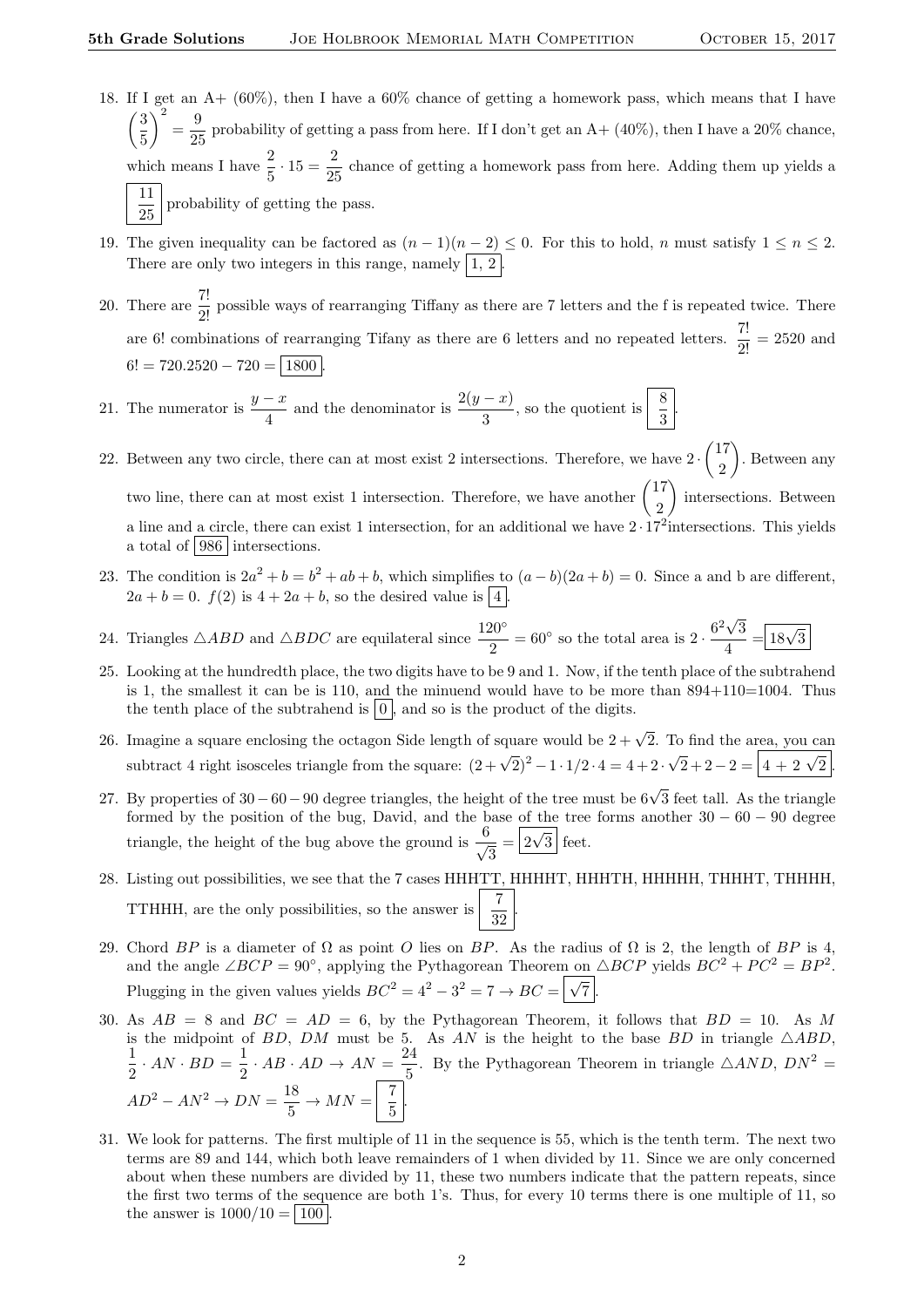- 32. Each side of a hexagon intercepts a 60 degree arc of the circle, or  $\frac{1}{6}$  of the circumference. Given a point on the circle, to choose another point on the circle such that the segment between does not intersect the hexagon requires that point to be part of the same arc. Therefore, there is a  $\frac{1}{6}$  chance.
- 33. By the Legendre formula, the exponent of a prime p in the prime factorization of g! is  $\sum_{n=1}^{\infty} \left| \frac{g}{n} \right|$  $i=1$  $\frac{9}{p^i}$ , so the

exponent of 3 in the prime factorization of 12! is  $\frac{12}{2}$  $\lfloor \frac{12}{3} \rfloor + \lfloor \frac{12}{9} \rfloor$  $\frac{12}{9}$  + ... = 4 + 1 + 0 + ... = 5, while the exponent of 5 is  $\frac{12}{5}$  $\lfloor \frac{12}{5} \rfloor + \lfloor \frac{12}{25} \rfloor$  $\frac{12}{25}$  + ... = 2 + 0 + ... = 2. Therefore  $k \leq 5$  and  $k \leq 2$ , so the maximum is reached at  $k = |2|$ .

Alternatively, consider that the distribution of 3 is more common than 5, so we only need to evaluate the exponent of 5.

- 34. Since 100 is divisible by 5, every fifth person dies and we are left with every number that is 2, 3, 4, or 0 mod 5. The next round starts at 2 mod 5, and will proceed to kill a 3 mod 5, and so on. This leads to getting  $\boxed{87}$  as a final answer.
- 35. Note that for any root  $r_i$ , then  $r_i^{100} = 12r_i 3$ . Hence  $r_1^{100} + r_2^{100} + \dots + r_{100}^{100} = 12(r_1 + r_2 + \dots + r_{100}) 300$ . But by Vieta's formulas, the sum of the roots is 0, hence the answer is  $\sim$  1.300.
- 36. By power of a point, we know  $PB \cdot PC = PA^2$ . Since AC is a diameter, and PA is a tangent, we know that  $AC \perp PA$ . Thus we can use the Pythagorean theorem to solve for PC. We have  $PA^2 + AC^2 = PC^2$ . Substituting  $PB \cdot PC = 16 \cdot PC$  for  $PA^2$ , and rearranging, we get  $PC^{2} - 16PC - 15^{2} = 0$ . Solving for PC and taking the positive root we get [25].
- 37. Pick  $x_1, x_2, ..., x_{99}$  arbitrarily, for a total of  $100^{99}$  possibilities. Let the remainder of their sum is divided by 100 be S. Then  $x_{100}$  must be equal to  $100-S$ , which is uniquely determined for each choice of  $x_1, x_2, \cdots, x_{99}.$
- 38. Squaring both sides, we get  $x^2 + y^2 + z^2 + 2xy + 2yz + 2xz = 2xy + 2yz + 2xz + 41$ . The  $2xy + 2yz + 2xz$ terms cancel, and the resulting equation is  $x^2 + y^2 + z^2 = 41$ . There are 9 solutions where  $x, y, z \neq 0$ : 6 permutations of  $1 + 4 + 36$  and 3 permutations of  $9 + 16 + 16$ , and 6 solutions with exactly one of x, y, z equal to 0:  $16 + 25$ . Therefore there are  $\boxed{15}$  total solutions.
- 39. Let the center of the circle be O. WLOG, we consider  $\triangle OPQ$ . Let the foot of the perpendicular from O to BC be M, so  $BM = \frac{1}{2}BQ = 3$ . Since  $OP = 5$ , from right triangle OBM, we have  $OM = 4$ . Identically, if the feet of the perpendiculars from O to BC and CA are L and N, then  $OL = ON = 4$ . Thus, O is the incenter of  $\triangle ABC$ .

Let  $AB = x$ . Recall that the area of  $\triangle ABC$  is rs, where r is the inradius and s is the semiperimeter, and is also  $\frac{24x}{2} = 12x$ . Thus,

$$
[\triangle ABC] = rs = 4 \frac{(24 + x + \sqrt{24^2 + x^2})}{2} = 2 \left( 24 + x + \sqrt{576 + x^2} \right),
$$
  
\n
$$
[\triangle ABC] = 12x,
$$
  
\n
$$
2 \left( 24 + x + \sqrt{576 + x^2} \right) = 12x,
$$
  
\n
$$
24 + x + \sqrt{576 + x^2} = 6x,
$$
  
\n
$$
\sqrt{576 + x^2} = 5x - 24
$$
  
\n
$$
576 + x^2 = 25x^2 - 240x + 576,
$$
  
\n
$$
240x = 24x^2,
$$
  
\n
$$
240 = 24x,
$$
  
\n
$$
x = 10.
$$

Hence,  $AB = \boxed{10}$